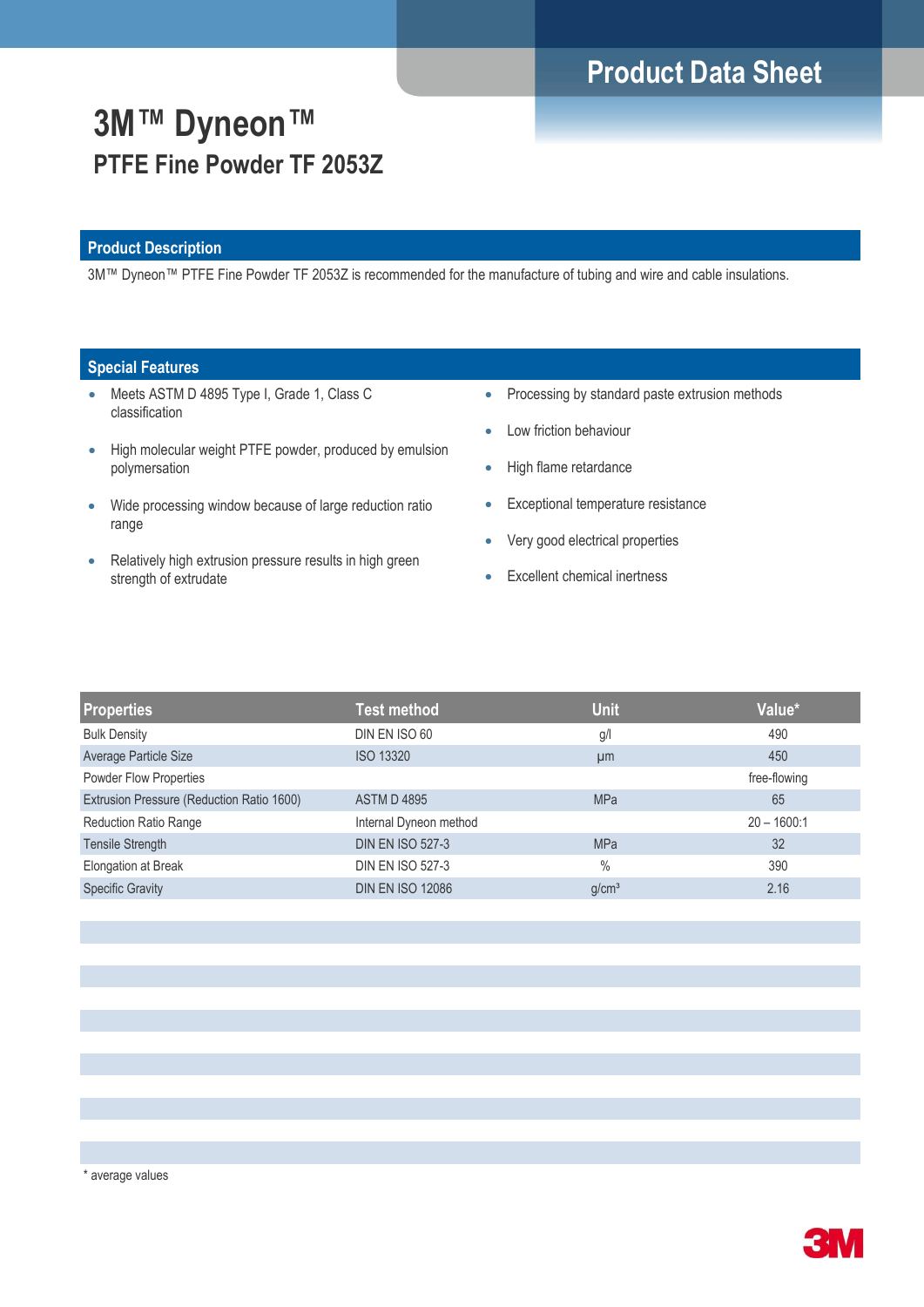# **Product Data Sheet**

## **3M™ Dyneon™ PTFE Fine Powder TF 2053Z**

#### **Typical Properties**

Product grade with higher extrusion pressure and green strength value than 3M™ Dyneon™ PTFE Fine Powder TF 2071Z.

#### **Typical Applications**

3M™ Dyneon™ PTFE Fine Powder TF 2053Z is the recommended grade for the manufacture of high quality tubing and wire and cable insulation up to a reduction ratio of 1600:1. Furthermore it can be used as a binding and hydrophobic agent or additive in battery mass formulations.

#### **Processing Recommendations**

3M™ Dyneon™ PTFE Fine Powder TF 2053Z can be processed by standard paste extrusion methods, which means the processing of the fine powder together with a suitable lubricant to prevent excessive shearing of sensitive PTFE particles during extrusion. To achieve optimum extrudate quality, all processing parameters such as temperature settings, extrusion pressure, lubricant content, extrusion rate and profile dimensions must be carefully balanced.

The fine powder should be mixed with a suitable lubricant, stored for at least 24 hours at a minimum temperature of 25 °C and compacted in a preform, which can then be extruded through a die on a ram-type extruder to produce either tubing or wire insulation. The lubricant should then be evaporated in a suitable drying oven, and in the next step the tubing or wire insulation should be sintered inline in a suitable sintering oven.

During paste extrusion the round fine powder particles get fibrillated and the extrudate builds up its mechanical green strength. In the following sintering step the particles fuse together and the voids are closed.

The reduction ratio (RR) is defined as the result of the cross-section of the extrusion cylinder divided by the cross-section of the extrusion die. It is an important processing parameter for paste extrusion, which influences the extrudate quality.

#### **Storage and Handling**

3M™ Dyneon™ PTFE Fine Powder TF 2053Z can be stored for a relatively long period of time provided it is kept in a clean, dry place at a temperature of less than 19 °C to safeguard free-flowing properties. Because of the relative shear-sensitivity of the fine powder, careful handling is recommended. Excessively sheared particles usually result in extrudate defects.

#### **Safety Instructions**

Follow the normal precautions observed with all fluoropolymer materials.

Please consult the Material Safety Data Sheet and Product Label for information regarding the safe handling of the material. By following all precautions and safety measures, processing these products poses no known health risks. General handling/processing precautions include: 1) Process only in well-ventilated areas. 2) Do not smoke in areas contaminated with powder/residue from these products. 3) Avoid eye contact. 4) If skin comes into contact with these products during handling, wash with soap and water afterwards. 5) Avoid contact with hot fluoropolymer.

Potential hazards, including release of toxic vapours, can arise if processing occurs under excessively high temperature conditions. Vapour extractor units should be installed above processing equipment. When cleaning processing equipment, do not burn off any of this product with a naked flame or in a furnace.

#### **Delivery Form**

3M™ Dyneon™ PTFE Fine Powder TF 2053Z is delivered in powder form.

#### Packaging size is:

25 kg plastic drum